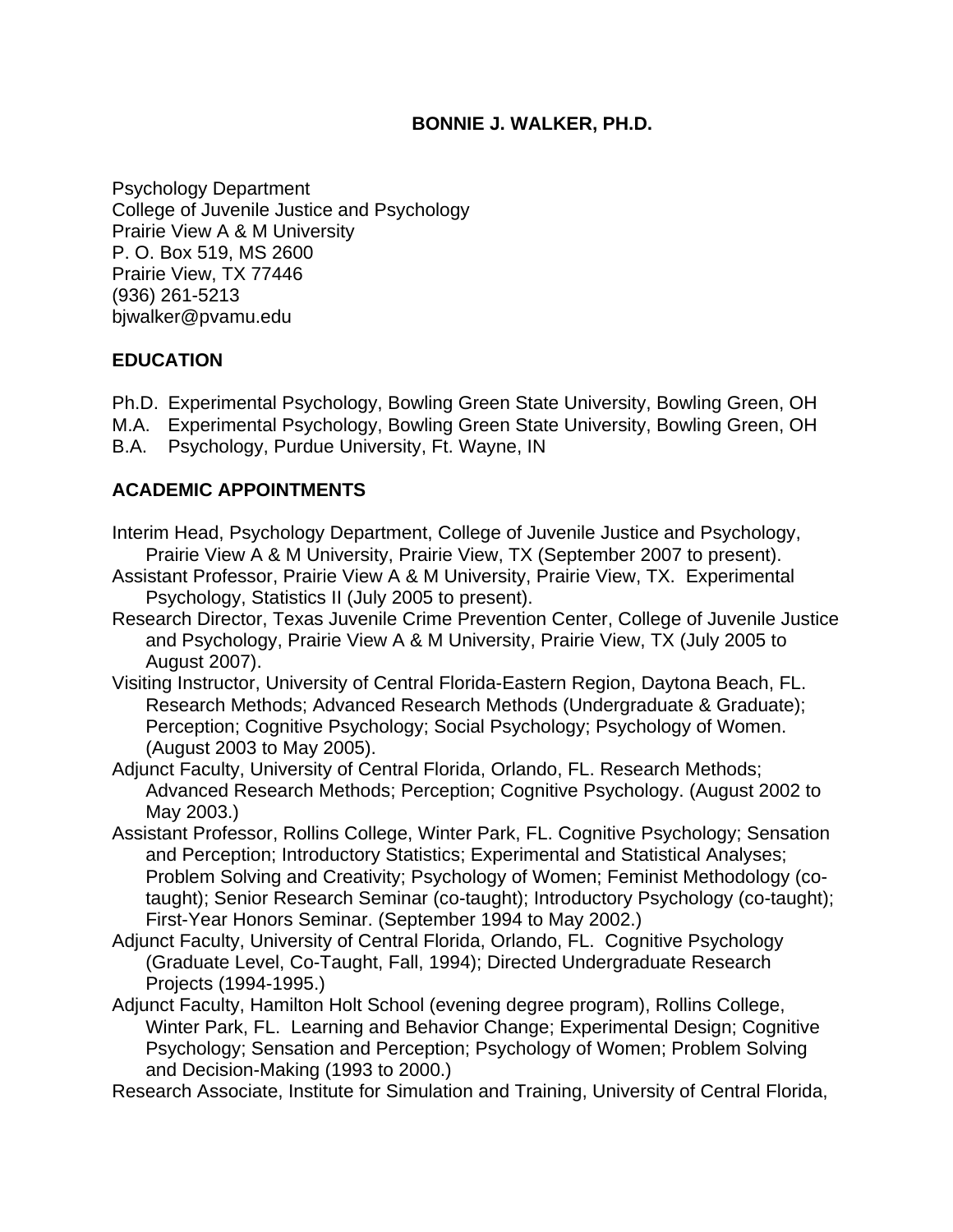Orlando, FL (July 1993 to July 1994).

- Research Associate, Center for Applied Human Factors in Aviation, Department of Psychology, University of Central Florida, Orlando, FL (September 1992 to August 1994).
- Visiting Assistant Professor, University of Central Florida, Orlando, FL. Physiological Psychology, Cognitive Psychology, Psychology of Women. (August 1992 to August 1994.)
- Assistant Professor, Central State University, Wilberforce, OH. Introductory Psychology (Majors' Only); Experimental Methods I, II, and III; Quantitative Methods; Sensation and Perception; Physiological Psychology; Personnel Psychology; M. A. R. C. seminars; and General Psychology. (August 1987 to August 1992.)

Teaching Fellow, Bowling Green State University. General Psychology. (1985-1986.) Teaching Assistant, Bowling Green State University. General Psychology. (1984-1985.)

#### **FUNDED RESEARCH**

Principal Investigator. "Project on Racial Profiling at Border Crossings and Airports." Departments of Justice and Transportation Statistics contract, \$125,000, for Humanalysis, Inc., Maitland, FL (July 2001-March 2002.)

- Principal Investigator. "The Psychological Effects of Technological Change on Employees and Students at a Liberal Arts Institution." Faculty Development Grant, Rollins College, Winter Park, FL (August 1997 to 1999.)
- Principal Investigator. "Assessing the Effects of System Failure, Time Limitations, and Operator Costs on Decision Making Strategies." U. S. Army Research Institute Contract, \$300,214, (September 1990-December 1993.)
- Senior Technical Analyst. Resource Consultants, Inc., Orlando, FL. (June-August, 1993.)
- Summer Faculty Researcher. Air Force Office of Scientific Research, Human Engineering Division, Armstrong Aerospace Medical Research Laboratory, Wright-Patterson Air Force Base, Dayton, OH. (June-August, 1990; June-August, 1989.)
- Research Fellow. "The Role of Data and Feedback Error in Inference and Cognition," (M. E. Doherty and R. D. Tweney, Co-Principal Investigators). U. S. Army Research Institute Contract. (Academic year, 1986-1987.)

## **PUBLICATIONS/TECHNICAL REPORTS**

- Marek, P., Christopher, A. N. & Walker, B. J. (2004). Learning by doing: Research methods with a theme. *Teaching of Psychology, 31*(2), 128-131*.*
- Walker, B. J. (2000). [Review of *Reading and understanding research*]. *APA Review of Books, 45*(5), 533-535.
- Walker, B. J. (1994). *The effects of system failure and time limitations on problemsolving behavior*. (Final report, Contract No. MDA903-90-C0104). Alexandria, VA: Army Research Institute.
- Walker, B. J. (1993). The effects of system failure and time constraints on decisionmaking strategies [Summary]. *Proceedings of the Human Factors and Ergonomics Society 37th Annual Meeting, 2*, 931-932.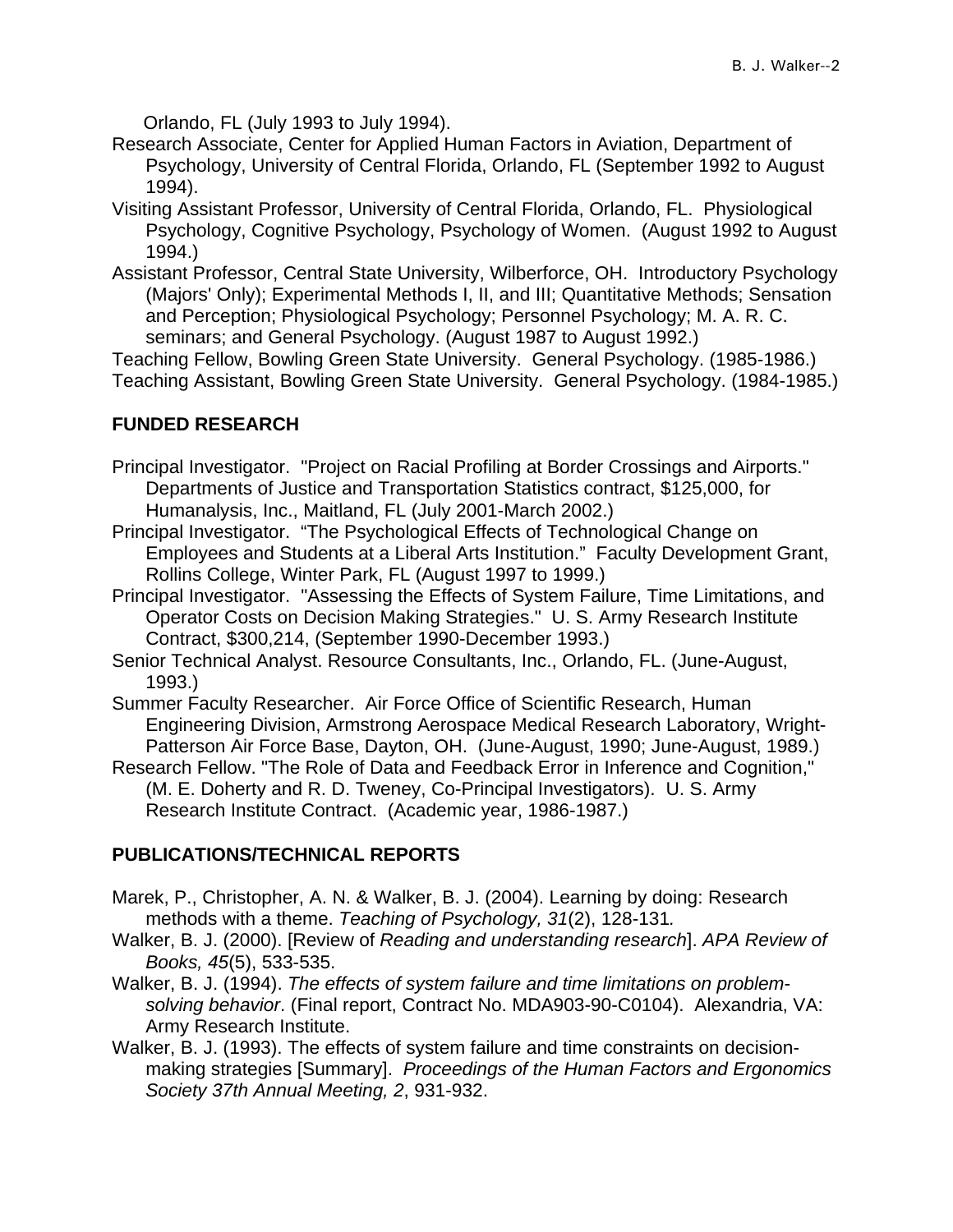- Walker, B. J. & Harper, D. R. (1990). *Decision-making under system failure conditions*. (AFOSR Contract No. F49620- 88-C-0053). Dayton, OH: Universal Energy Systems.
- Tweney, R. D. & Walker, B. J. (1990). Science education and the cognitive psychology of science. In B. F. Jones & L. Idol (Eds.), *Dimensions of thinking and cognitive instruction* (291-310). Hillsdale, NJ: L. Erlbaum.
- Walker, B. J. & Harper, D. R. (1989). *Effects of data error on problem-solving heuristics*. (AFOSR Contract No. F49620- 85-C-0013). Dayton, OH: Universal Energy Systems.

## **PRESENTATIONS**

- Jackson, V. D., Foster, J. N., & Walker, B. J. (April, 2007). An *exploratory study of*  female juvenile offenders: Harris County, Texas, 1993-2004. Poster presented at the Southwestern Psychological Association's annual convention, Dallas, TX.
- Walker, B. J. (November, 2006). *Perception vs. reality.* Invited speaker, 2<sup>nd</sup> Annual Strengthening Youth and Families Conference, Austin, TX.
- Walker, B. J. (August, 2006). Co-ocurring substance abuse & mental health disorders. In B. J. Walker (Chair) *Juvenile Offenders and Mental Health Issues.* Symposium conducted at the American Psychological Association's annual convention, New Orleans, LA.
- Walker, B. J. & Marek, P. (January, 2001). *Problem-solving and creativity: A first-year seminar experience.* Poster presented at the 23rd Annual National Institute on the Teaching of Psychology, St. Petersburg Beach, FL.
- Walker, B. J. & Reeves, D. (March, 1999). *User variability and technological adjustment in an academic institution*. Poster presented at the Southeastern Psychological Association annual meeting, Savannah, GA.
- Houston, J., Walker, B., & Kinnie, J. (January, 1999). *The "pet effect": Modeling a research program across methods' courses*. Participant Idea Exchange Session held at the 21st Annual National Institute on the Teaching of Psychology, St. Petersburg Beach, FL.
- Walker, B.J. (October, 1998). *Impact of technology on human behavior*. Invited speaker, International Personnel Management Association Training Conference, Orlando, FL.
- Walker, B. J. & Marek, J. P. (January, 1997). *Connections--Building conceptual bridges across the psychology curriculum*. Participant Idea Exchange Session held at the 19th Annual National Institute on the Teaching of Psychology, St. Petersburg Beach, FL.
- Barlow, A. & Walker, B. J. (October, 1995). *Thematic material effects using the Wason 2-4-6 task*. Poster presented at the 39th Annual Meeting of the Human Factors and Ergonomics Society, San Diego, CA.
- Walker, B. J. & Watson, L. (April, 1995). *Review of ineffective treatment programs for anorexia/bulimia: A case study approach*. Poster presented at National Association of Anorexia Nervosa and Associated Disorders annual meeting, Chicago, IL.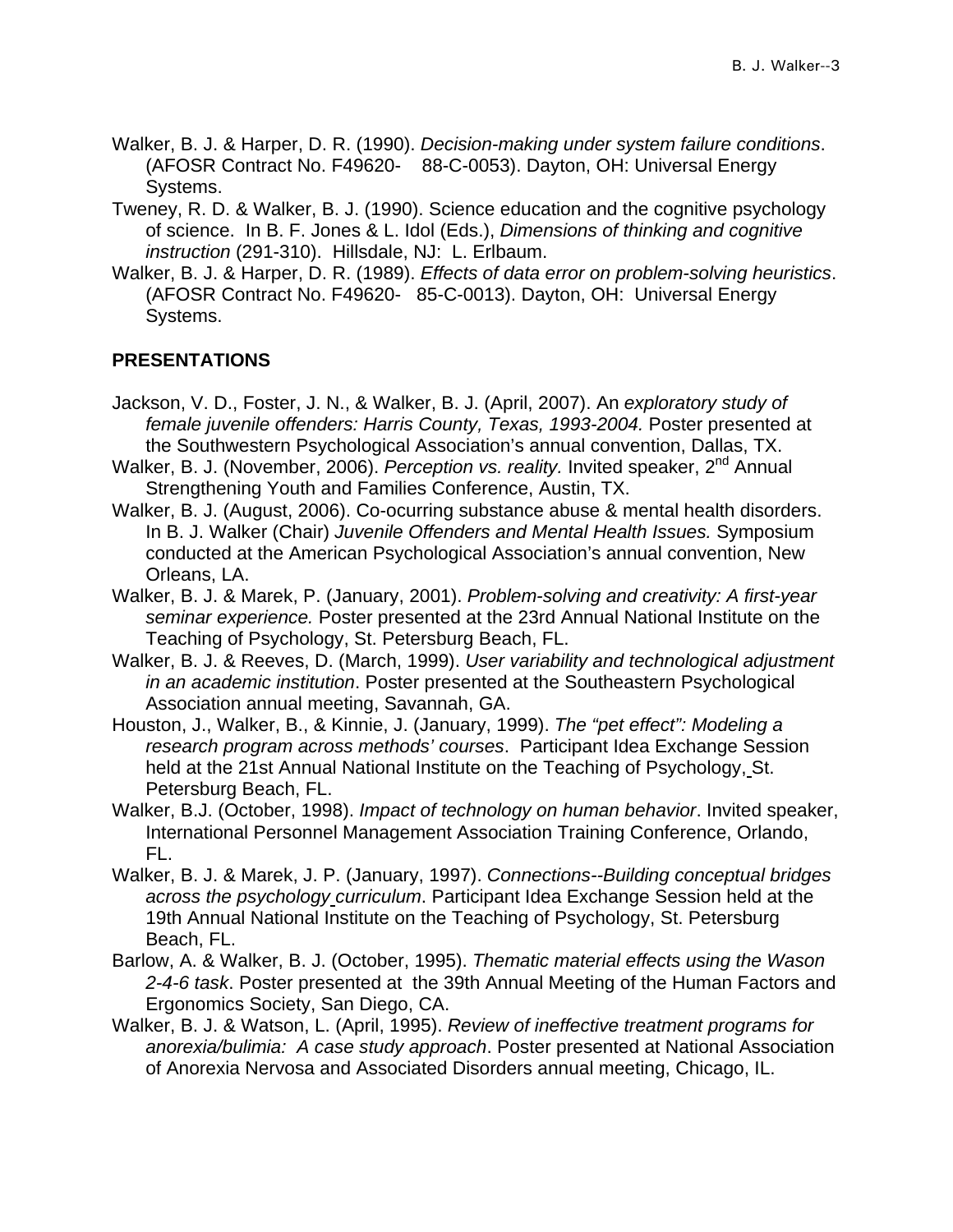- Walker, B. J. (March, 1995). *Protocol analysis of problem-solving under system failure conditions*. Paper presented at Southeastern Psychological Association annual meeting, Savannah, GA.
- Walker, B. J. & Harper, D. R. (1990, May). *How research scientists cope with system failure*. Paper presented at Midwestern Psychological Association annual meeting, Chicago, IL.
- Walker, B. J. (1987). *A comparison of the psychological effects of the possibility of error and actual error on hypothesis testing*. Unpublished doctoral dissertation, Bowling Green State University, Bowling Green, OH.
- Walker, B. J. (1987, May). *The effect of feedback error on hypothesis testing*. Paper presented at Midwestern Psychological Association annual meeting, Chicago, IL.
- Walker, B. J. (1986, October). *Variations in problem-solving styles in the Wason 2-4-6 rule discovery task*. Paper presented at Interdisciplinary Conference on Inference, Ohio University, Athens, OH.
- Walker, B. J. & Tweney, R. D. (1986, May). *Protocol analysis of the Wason 2-4-6 rule discovery task*. Paper presented at Midwestern Psychological Association annual meeting, Chicago, IL.
- Walker, B. J. (1985). *Instructional effects on strategy choice and solving efficiency in the Wason 2-4-6 rule discovery task*. Unpublished master's thesis, Bowling Green State University, Bowling Green, OH.
- Walker, B. J. & Tweney, R. D. (1985, May). *The effect of confirmatory and disconfirmatory examples on rule induction*. Paper presented at Midwestern Psychological Association annual meeting, Chicago, IL.

# **PROFESSIONAL AND ACADEMIC ACTIVITIES**

American Psychological Association (Current Member, also Divisions 2, 26, and 35) American Psychological Society (Current Member)

Cognitive Science Society (Current Member)

Southwestern Psychological Association (Current Member)

Southeastern Psychological Association (Member, 1993-2004)

- Clinical Psychology Graduate Program Committee, University of Central Florida-Eastern Region (2003-2005)
- Psychology Club Faculty Advisor, University of Central Florida-Eastern Region (2003- 2005)

Midwestern Psychological Association (Member, 1983-1993)

CEPO Poster Presentation Reviewer (1997, 1998, 1999, 2000)

- SEPA Undergraduate Poster Sponsor, Rollins College (2000, 2001, 2002); University of Central Florida (1995)
- Psi Chi Faculty Advisor (Rollins College Chapter, 1997 to 2002; Central State University Chapter, 1987-1992)
- Psychology Club Faculty Advisor, Rollins College (1995 to 2002)

Student Life Committee, Rollins College, (1998-1999)

Rollins First-Year Conference Course Program, Participating Faculty and Steering